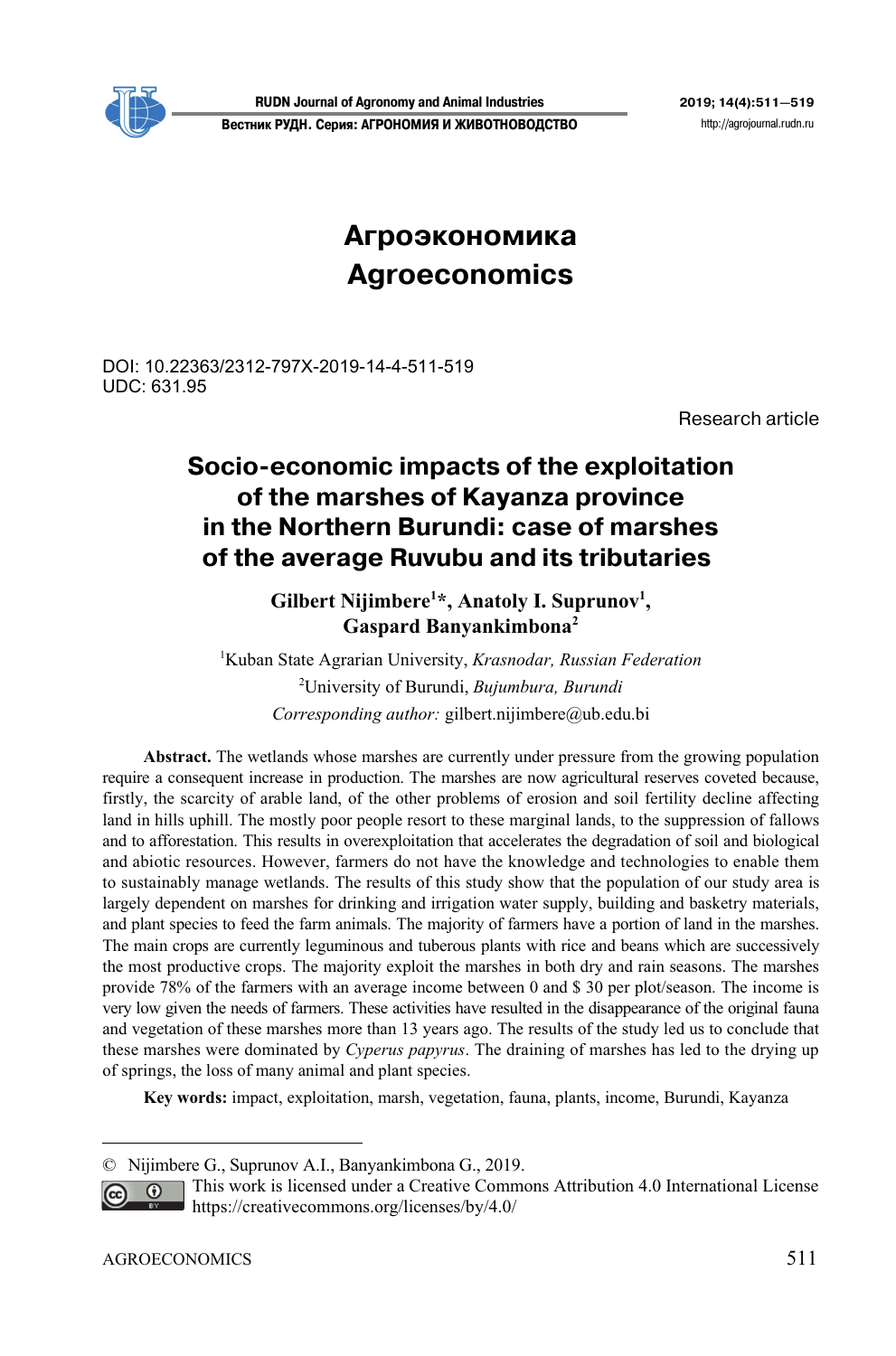#### **Article history:**

Received: 1 September 2019. Accepted: 28 November 2019.

### **For citation:**

Nijimbere G, Suprunov AI, Banyankimbona G. Socio-economic impacts of the exploitation of the marshes of Kayanza province in the northern Burundi: case of marshes of the average Ruvubu and its tributaries. *RUDN Journal of Agronomy and Animal Industries*, 2019; 14(4):511—519. doi: 10.22363/2312-797X-2019-14-4-511-519

### **Introduction**

Marshes are one of the variants of wetlands. Around the world, rural development specialists have long considered wetlands as sterile and unhealthy environments, disease epidemics and a haven for mosquitoes. With the evolution of technology, many efforts have been made to develop and dedicate the space they occupy to use supposed "more productive", such as irrigated agriculture. Some have even been totally dried out [1]. In the last decade, about 60% of wetlands have been destroyed in the world, mainly because of drainage (for agriculture), pollution and dams [2]. One of the reasons for the alarming disappearance of wetlands is that they are multifunctional (biodiversity reserve, recreational activities, carbon storage) and have a certain economic interest for different activities (fish farming, agriculture, mining materials). People always need water, whether for consumption, for cooking or for any type of domestic or industrial use. To obtain water, many rural communities without access to surface water use groundwater [3].

Apart from marshes, other wetlands encountered in Burundi are the lakes, rivers and bogs from the definition adopted by 98 countries of the Ramsar Convention. According to the Water Act of 1992 of the same Convention, wetlands which include the marshes are developed land or not, usually flooded or waterlogged fresh, salt or brackish permanently or temporarily. The vegetation, when it exists, is dominated by hygrophilous plants for at least part of the year. In Burundi, the word 'marsh' is used in a rather particular sense. Commonly, the term 'marsh' refers to wet valley bottoms excluding dry shallows, the shade being sometimes held. Beyond their common feature, physical marshes stand out in various ways: the point of view of soil texture (peat, clay or sandy areas) and natural vegetation (papyrus, reeds, grasses) and their geographical location (altitude) and groundwater level [4].

Article 2 of Burundian law on the marshes stipulates that they are usually inundated depression in land or waterlogged, either permanently or temporarily. When dry, marshes are distinguished from dry marshes by the existence, on all or part of their surface, of a network of natural or artificial emissaries [4]. A marsh is defined as the lower part of a hill or valley; it is flat or concave with a slope and composed of either alluvial soils, or organic soils or peat depending on the water conditions and/or its altitude [5].

That it is laid out and therefore does not have stagnant water in the rainy season, whether it is sterile as a result of a poor exploitation of peat or clay or that it is a floating peat, a marsh keep its meaning. It is the result of a deposit of solids torn off the hill or the valley overlooking low slope. Generally, a shallow bed can be grown in the rainy season with or without surface drainage and in the dry season with irrigation.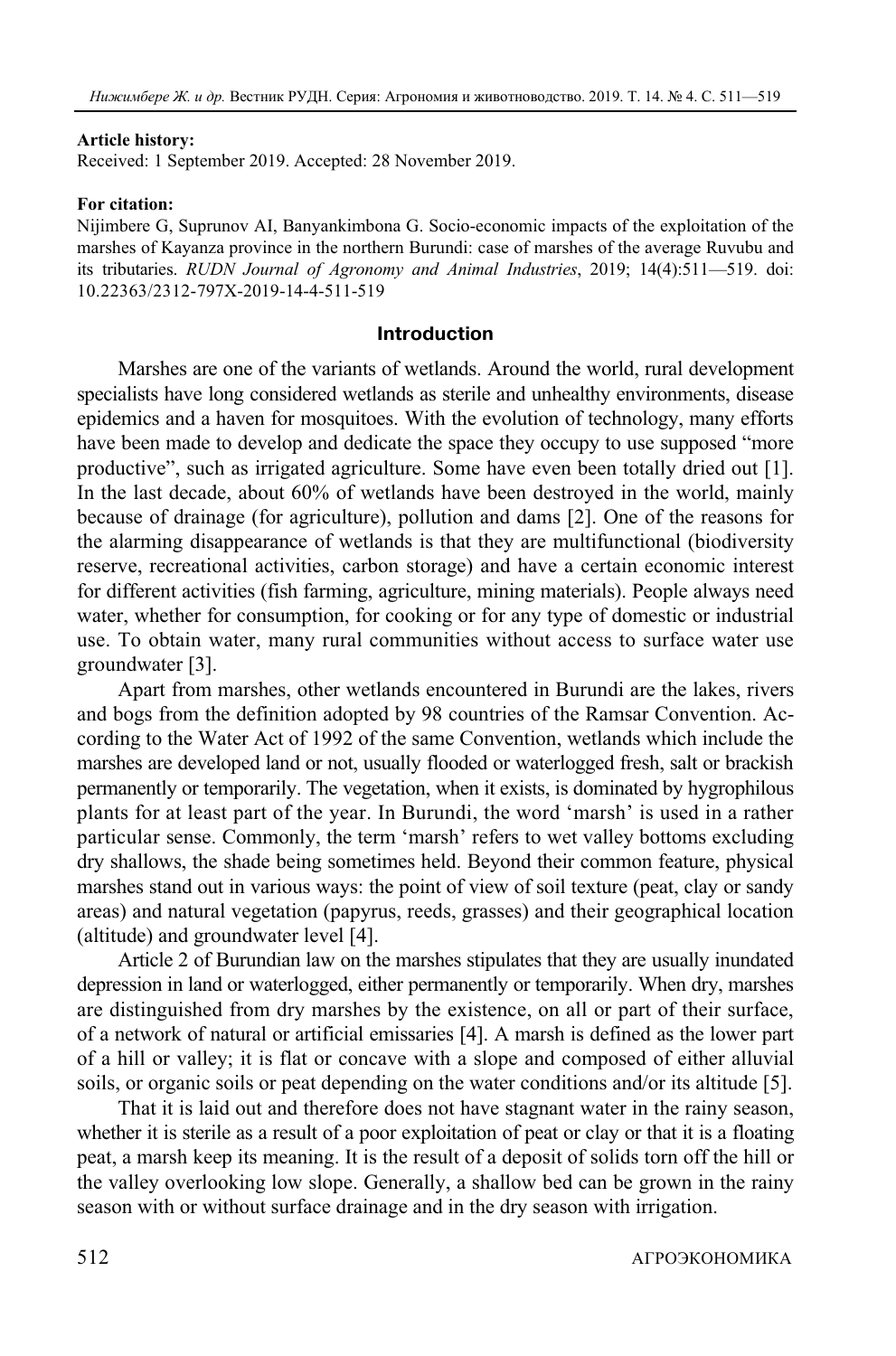A marsh is also defined as a part between two ranges of hills and drained by one or more streams. The water flows at a very low speed or is stagnant on a thin layer with specific vegetation (papyrus) [6]. Their characterization differs according to soil and hydrological conditions [4]. Water flows at very low speed or stagnates on a thin layer with specific vegetation (papyrus) [4]. Their exploitation dates from the year 1920 at the instigation of the Belgian tutelary administration. Previously, the low density on the hill did not encourage people to consider the use of marshes.

For a long time they were used as pasture for cattle, especially during the dry season, when the hills were dry. They are also rich in clay, sand, gravel and rubble that are building materials and peat that is a source of thermal energy. Because of their almost constant moisture, marshes are important tracts of valuable land for various crops, especially during the dry season, when hills are not cultivated without irrigation [7]. Burundian marshes are fragile and made even more vulnerable as their exploitation is increasing. They have a clear diversity in terms of their shape and size, as well as their vocations and their agro-ecological characteristics [4]. Nevertheless, their development is not yet the subject of a strategy that responds to imperatives of sustainable development [8].

If for a long time the marshes escaped intensive exploitation for reasons including cultural and climatic reasons, they now constitute highly coveted agricultural reserves because, on the one hand, the scarcity of arable land, on the other hand, erosion problems and declining soil fertility which affect upland stream hills. Marshes also lend themselves to productive uses of less socio-economic importance, such as fish farming in small ponds, the exploitation of clay for the brick and tile industry or the extraction of peat for energy purposes or for the manufacture of fertilizers. In the past, they were only grown during the dry season (flood recession cultivation), using a drainage system dug to maintain the water level, so that the ecosystem was not disturbed.

The recent introduction of rice, however, has upset this system: practiced during the rainy season, it was draining because the rice needs a lot of water during its growing cycle [4]. The concern to meet the needs of the population in constant growth requires a consequent increase in production. As a result, poor people use marginal lands, clearing fallows and forestation. This results in overexploitation that accelerates soil degradation and significantly reduces biological diversity. In addition, the desire to diversify sources of income through the creation of income-generating activities is causing serious damage to the environment. The manufacture of bricks and tiles requires huge amounts of wood to cook. Likewise, this activity exports a lot of superficial marshland leaving only gravel and sand. Gravel and peat mining disturbs riverbeds and predisposes fields to flooding during the rainy season.

The province of Kayanza that was the subject of our study is among the most populous provinces of the country, with a population living mainly from agriculture. With a population of 585 412 inhabitants, or 7.2% of the national population [9], the province of Kayanza occupies an area of 7 510 ha occupied by marshes [8]. These marshes are seasonally cultivated and about 11% of the Burundian marsh fields are in this province [10]. The study aims to show the socio-economic impacts of the exploitation of marshes in Kayanza province in the Northern Burundi.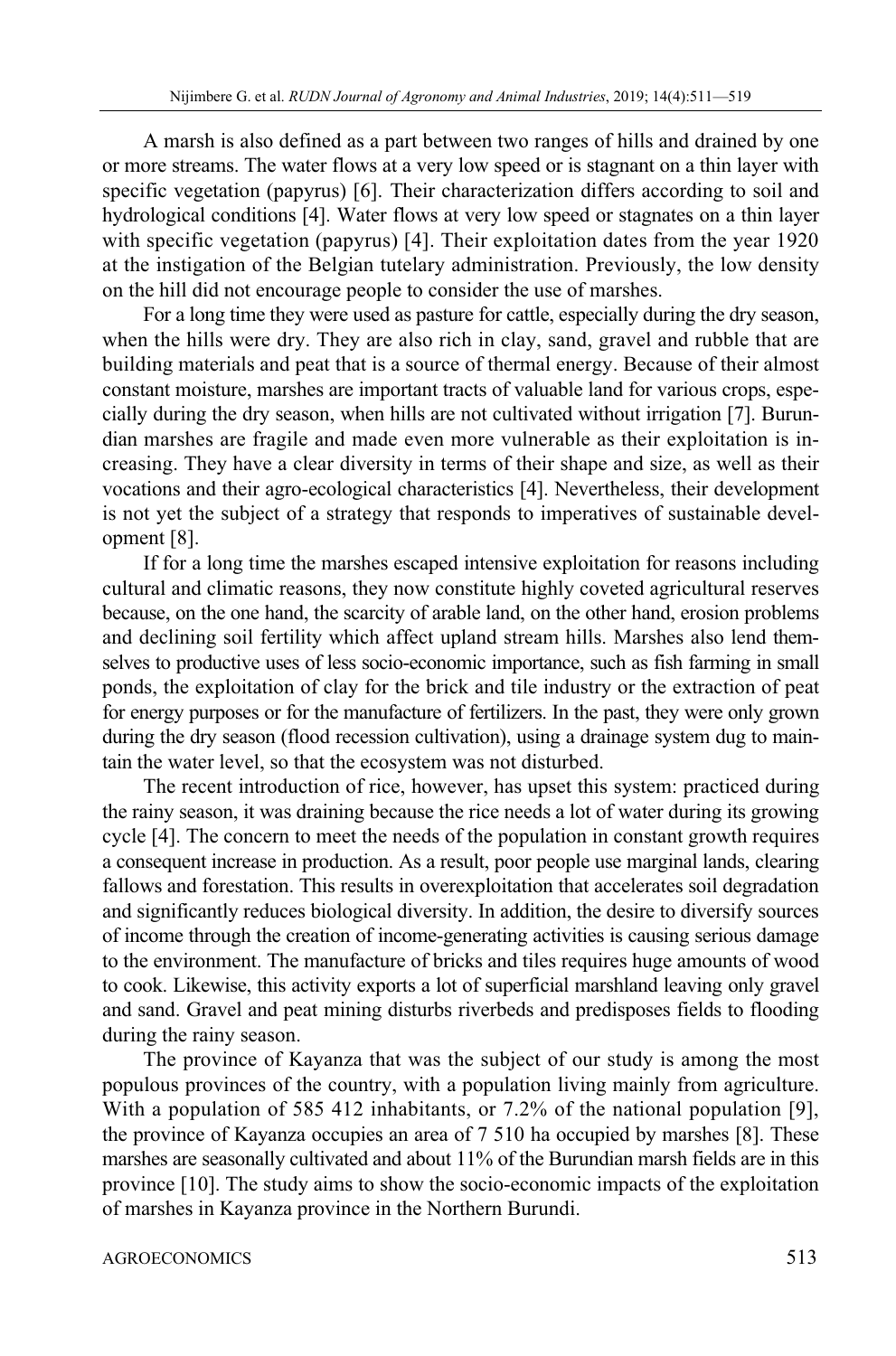# **Materials and methods**

In order to collect the data related to this study, an investigation completed by the focus group was used. A total of 126 farmers in two communes (Muhanga and Butaganzwa) were investigated. We have chosen a total of 13 census hills. The choice of these hills was motivated mainly by the fact that they underlie the marshes under study. In addition, the two municipalities are home to more of the marshes of Kayanza province.

The survey questionnaire includes questions about marshes attachment/dependence, marshes evolution; land acquisition method, area, fertilization, productivity, plant species in livestock feed, income and legal framework around the marshes. Of our respondents, 61% are male and 39% are female. The vernacular names provided to us during the survey have been translated into scientific names thanks to the information collected in various works of Nzigidahera (2007, 2008, 2009) on biodiversity in Burundi [11—14]. The data related to the area were acquired through the measurements using GPS. The SPSS software allowed us to process the data collected during this study.

# **Results and discussion**

*Information specific to survey on farmers and their attachment/dependence on marshes.* The results of the survey show that farmers depend on marshes or rivers for a variety of purposes. Almost all farmers (94.4%) obtain drinking water from marshes (the remaining 5.6% drink tap water), 74.6% rely on irrigation water, 66.7% in building materials and 15.9% in basketry materials, these percentages being calculated for each end. The results of the study show that 92% of our respondents have at least a portion of land in the marshes.

*Land acquisition mode.* The modes of acquisition of the parcels most used at the level of the marshes subjected to our study are especially the inheritance, sharecropping and the purchase. The first is the most common mode of acquisition since the parcel is appropriated by succession. In the case of the purchase, the transfer of the parcel is done against payment. And as for sharecropping, the sharecropper gives the owner of a plot part of the harvest. The results of this study show that 78.5% of parcels are acquired through inheritance. The purchase is the second mode and allows the acquisition of 19.8% of the plots and 1.7% remaining are acquired through sharecropping.

*Land area.* Of the 126 people surveyed, 116 people gave the estimated area of one of their plots. The latter coupled with the average area of a plot obtained on the basis of measurements of 60 parcels by GPS enabled us to give the characteristics of the parcels (Table 1).

Table 1

| Characteristics | Estimated area a, are | Measured area b, are | Difference $(b - a)$ |
|-----------------|-----------------------|----------------------|----------------------|
| Mean            | .65                   | 1.95                 | 0.3                  |
| Median          | I.3                   | 1.43                 | 0.13                 |
| Mode            | 1.5                   | 1.08                 | $-0.42$              |
| Variance        | 1.36                  | 2.13                 | 0.77                 |
| <b>Minimum</b>  | 0.12                  | 0.15                 | 0.03                 |
| Maximum         | 6.4                   | 7.9                  | 1.5                  |

#### **Characteristics of parcels**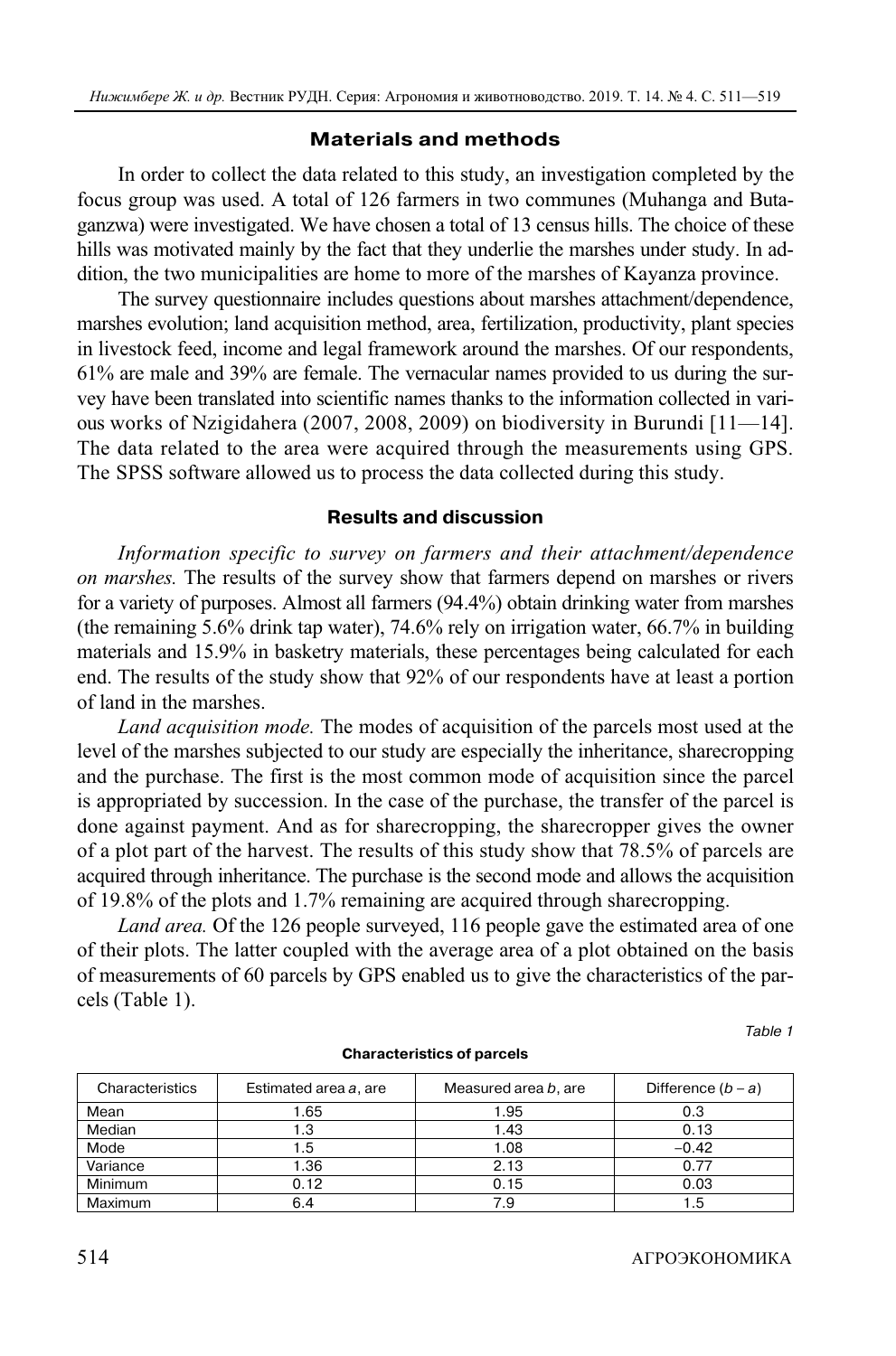The results in Table 1 above show that the estimated average area of a plot is 1.65 are. The size of a plot is an important element in the planning of agricultural activities, the results of the survey allowed us to give its distribution shows that 38% of our respondents have plots of area ranging from  $0-1$  are, 43% 1—2 are and the rest (19%) has more than 2 are. The results show that each farmer has about 2 parcels on average in the marshes. The results of our statistical analysis show that the asymmetry or Knewness coefficient (CA) is 1.4 and the Kurtosis coefficient (CK) is 2.15. These values are different from the theoretical values  $(CA \le |1|)$  and  $CK \le |1.5|$ . This indicates that the distribution of plot areas does not follow a normal distribution.

*Types and importance of swamp crops.* The main types of crops include cereals, leguminous and tuberous plants. The importance was evaluated on the basis of 101 responses of our respondents and the results are as follows: 49.1% are leguminous, 47.8% cereals and tuberous plants 3.1%.

*Fertilization.* Our study shows that only 25.6% of farmers use fertilizer to increase production. According to 53.3% of respondents, these are chemical and the remaining 46.7% are organic fertilizers. Small-scale fertilization is explained by the fact that few farmers allocate little money for any agricultural activity, only 1.7% takes out loans.

*Marsh productivity.* Marsh productivity has taken into account the importance of crops. Beans are the most productive crop (at 49.2%) followed by rice (42.8%). The other crops come in the following order: potato (5.1%), corn (2.7%), and finally sweet potato  $(0.3\%)$ .

*Legal framework for the exploitation of marshes.* In Burundi, there is law on marshes. The latter contains information related to sustainable management. Nevertheless, the majority (80%) of farmers interviewed say they have not been aware of it.

*Impacts of agricultural activities on the biological resources of marshes.* The results of our investigation show that the marshes of our study area lost the original vegetation more than 13 years ago as 30.2% of our respondents testify.

They were dominated by the species *Cyperus papyrus* (43.5%), *Phragmites mauritianus* (17.7%), *Cyperus distans* (16.1%), and remaining species (*Acacia sieberana*, *Polygonum pulchrum*, *Cyperus pseudocladus*, *Cyperus latifolius*) are cited by 22.7% of respondents (Table 2). These results allow conclude that the land was occupied by marshes of *Cyperus papyrus*.

Among animals in the marshes, fish are the best known and have very diverse vernacular names. Among them are the species *Clarias gariepinus*, *Haplochromis sp*. (Table 3). It should be noted that 76.9% of the 126 people interviewed (97) provided us information on marsh biodiversity and regret their decline.

Table 2

|    | Scientific name        | Vernacular name | Percentage, % |
|----|------------------------|-----------------|---------------|
|    | Acacia sieberana       | Iminyinya       | 8.1           |
| 2. | Cyperus distans        | Intaretare      | 16.1          |
| 3. | Phragmites mauritianus | Amarenga        | 17.7          |
| 4. | Polygonum pulchrum     | Ibigorogonzo    | 4.8           |
| 5. | Cyperus pseudocladus   | Ibikamo         | 1.6           |
| 6. | Cyperus papyrus        | Urufunzo        | 43.5          |
|    | Cyperus latifolius     | Urukangaga      | 8.1           |
|    | Total                  |                 | 100.0         |

#### **Formerly dominant plant species in marsh**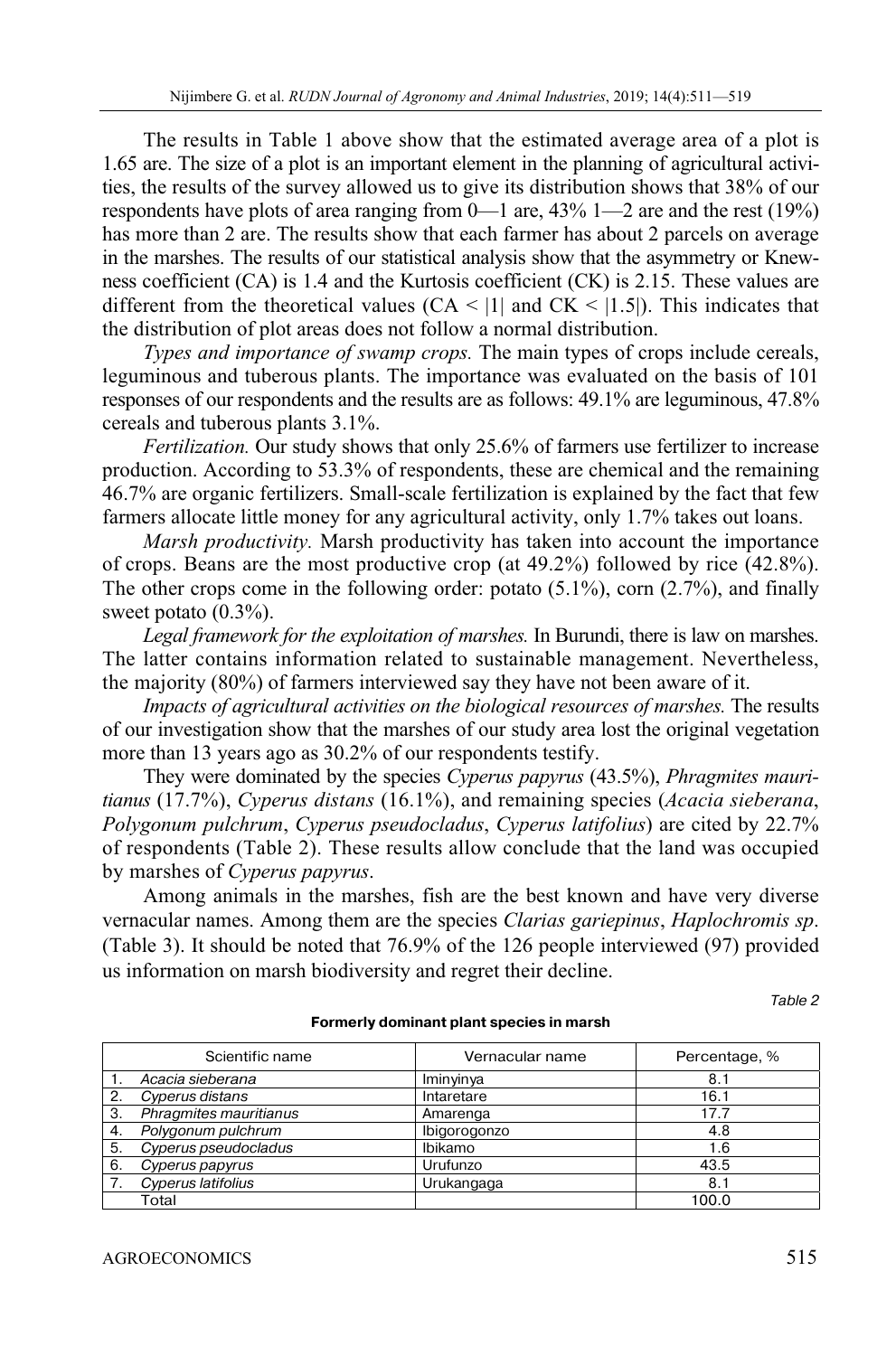| Scientific name        | Vernacular name |
|------------------------|-----------------|
| Cercopithecus aethiops | Inkende         |
| Hippopotamus amphibius | Imvubu          |
| Crocuta crocuta        | Imfyisi         |
| Clarias liocephalus    | Isomvyi         |
| Haplochromis sp.       | Injori          |
| Clarias gariepinus     | Imare           |

#### **Summary on marsh fauna**

Table 3

Table 4

| Scientific name             | Vernacular name    | Number<br>of responses | Percentage, % |
|-----------------------------|--------------------|------------------------|---------------|
| 1. Bidens pilosa            | Icanda             | 6                      | 7.0           |
| 2. Commelina diffusa        | Uruteza            | 17                     | 19.8          |
| 3. Cyperus latifolius       | Urukangaga         | 6                      | 7.0           |
| 4. Digitaria vestita        | Urwiri             | 43                     | 50.0          |
| 5. Cyperus pseudocladus     | Urukamo            | 2                      | 2.3           |
| 6. Crassocephalum montuosum | <b>Ibifurifuri</b> | 5                      | 5.8           |
| 7. Panicum maximum          | lgikaranka         | 2                      | 2.3           |
| 8. Bothriocline longipes    | Imibebe            | 3                      | 3.5           |
| 9. Polygonum pulchrum       | Ibigorogonzo       | າ                      | 2.3           |
| Total                       |                    | 86                     | 100.0         |

**Marsh plant species involved in livestock feeding** 

*Plant species of marshes participating in the feeding of livestock.* The results of this work reveal that 41.9% of farmers find forage for their livestock in the marshes. Table 4 shows which plant species are the most common fodder.

According to the analysis of the results of this table 4, *Digitaria vestita* (50%) and *Commelina diffusa* (19.8%) are the most recognized species in the marshes and used in cattle feeding followed by *Bidens pilosa* and *Cyperus latifolius* (7% each of these species).

*Income from farming activities.* The income of marsh farmers in our study area has been calculated on the basis of production from food crops such as rice, beans, maize, potatoes and sweet potatoes. This allowed us to give the distribution of the farmers in different income groups by plot and season of cultivation.

The figure above shows that 78% of farmers have an income / parcel / season in US dollars in the range [\$ 0.28, 18% in the interval] \$ 30, \$ 60] and 4% of [\$ 60, \$ 120]. The average income is \$ 18 while the average income /are is estimated at \$ 10.

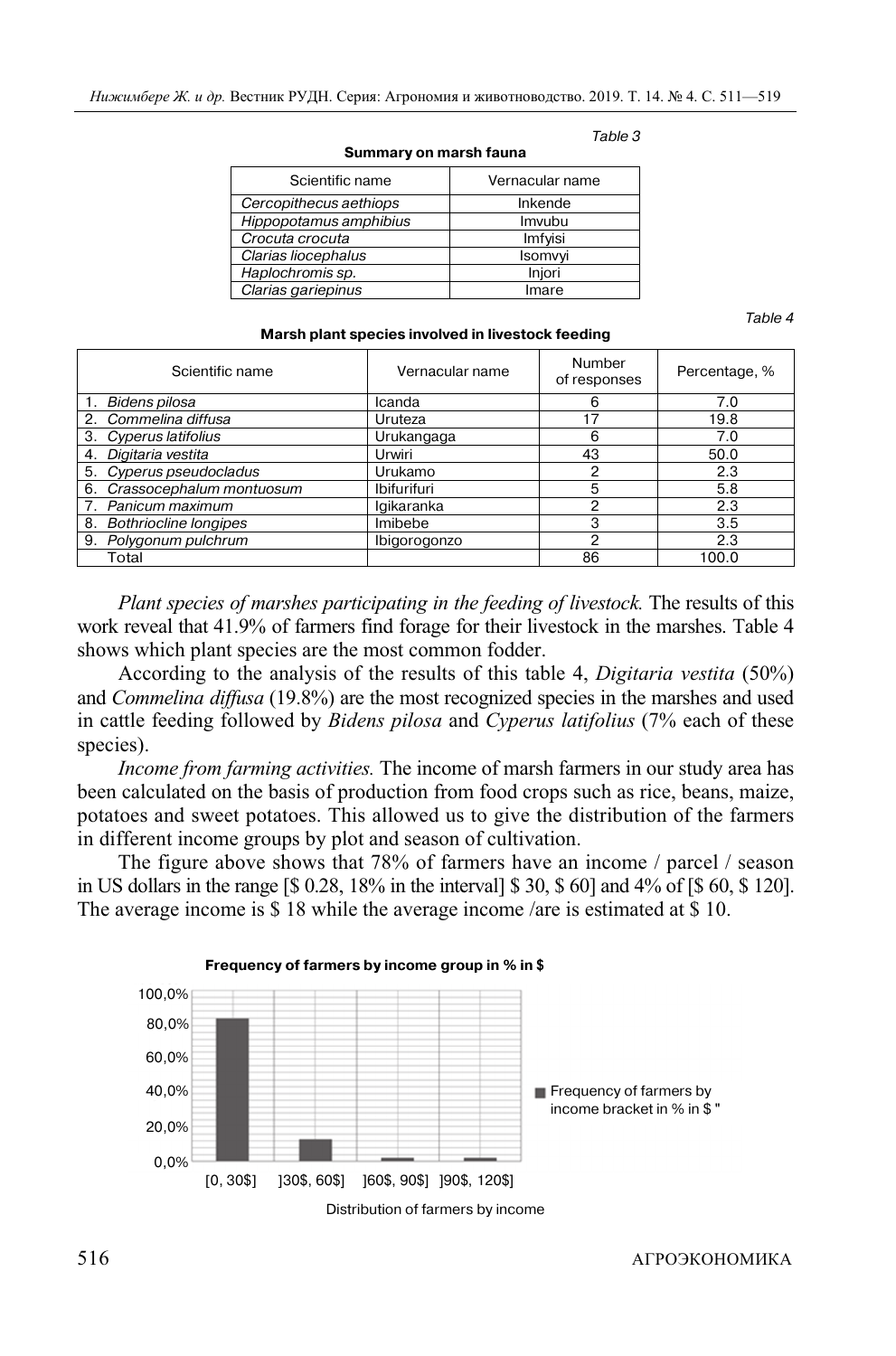# **Conclusions**

Although marshes have long been unexploited, they are now under considerable pressure to search for cropland. The growing population in Burundi is a problem in view of the need to ensure the survival of the current population and future generations. The destruction of marshes is a result of agricultural activities that are unsustainable. Few marshes are well maintained, and farmers are not aware of some land laws in general. The areas are very fragmented, and farmers do not have the knowledge and technologies to improve production.

The continuous work of land without fallow depletes the soil with nutrients and is accompanied by a decline in soil fertility. Farmers do not have sufficient resources to modernize the agricultural sector. This results in the lack of quality seeds and fertilizers which lead to poor harvests. The animal and plant species are threatened with extinction as a result of the clearing and drainage of marshes. There is today the risks of losing forever the ecological services offered by marshes, which are mainly water storage, a reservoir of genetics for many animal and plant species. The disappearance of vegetation in the marshes is the cause of drying up of sources of water supply and the death or escape of animals caused by the loss of biotopes. Of all the foregoing, it is urgent to educate marsh users about sustainable marsh management.

# **References**

- 1. Skinner J, Beaumond N, Pirot JY. *Manuel de formation pour sur la gestion des zones humides tropicales.* Gland, Suisse: UICN; 1994.
- 2. Djondo M. Note conceptuelle pour la célébration de la journée mondiale des zones humides, Coalition verte, Bénin; 2011. 2 p.
- 3. DNCN. *Politique nationale des zones humides du Mali.* 2003.
- 4. Loulidi S, Mekouar MA. *Projet de loi sur les marais au Burundi*. Etudes juridiques de la FAO en ligne; 2001.
- 5. Sheta T. Schéma directeur d'aménagement et de mise en valeur des marais. Projet PNUD/FAO «Appui à la restauration et à la gestion de l'environnement», Bujumbura; 1999. 87 p.
- 6. Gahiro L. Compétitivité des filières rizicoles burundaises: le riz de Imbo et le riz des marais [Dissertation]. Gembloux; 2011.
- 7. MINGRIE: Production et superficie de cultures vivrières au Burundi, Bujumbura; 2010. 122 p.
- 8. FAO / PNUD, 2004: Plan directeur pour le développement et l'aménagement des marais, 42 p.
- 9. ISTEEBU. *Rapport sur les projections démographiques 2008—2030.* Bujumbura; 2013.
- 10. Sidi MT, Yameogo MAE. *Enquête Nationale agricole du Burundi 2011—2012. Saison A.* 2013.
- 11. Nzigidahera B. *Ressources biologiques sauvages du Burundi: Etat des savoirs traditionnels.* Bujumbura; 2007.
- 12. Nzigidahera B. *Etude de base pour la réhabilitation de la réserve naturelle de la Rusizi.* Bujumbura; 2008.
- 13. Nzigidahera B. Plan de gestion et de développement de la réserve naturelle de Malagarazi, Bujumbura, 71; 2009. p. 16—23.
- 14. Nzigidahera B. Plan de gestion et d'aménagement des paysages aquatiques protégés de Bugesera, 79; 2009. p. 31—37.

## **About authors:**

*Nijimbere Gilbert* — PhD student, Kuban State Agrarian University, Faculty of Agriculture and Ecology, Department of Genetics and Plant Breeding, 13, Kalinina st., Krasnodar, 350044, Russian Federation, e-mail: gilbert.nijimbere@ub.edu.bi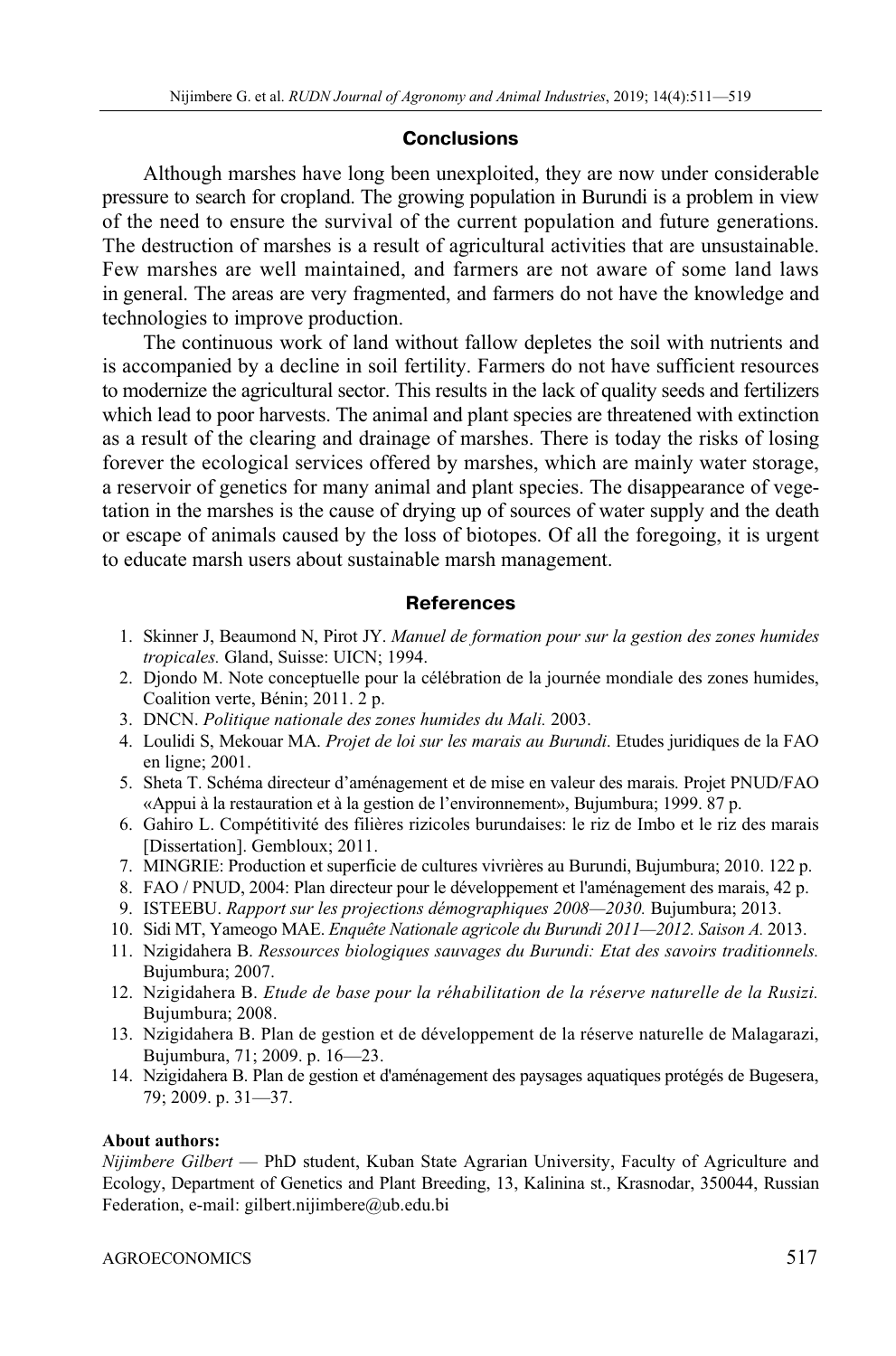*Suprunov Anatoly Ivanovich* — Doctor of Agricultural Sciences, Professor, Department of Selection, Genetics and Seed production, Kuban State Agrarian University, Head of the Department of Selection and Seed Production of Maize, Lukyanenko National Grain Center; 1, Tsentralnaya usadba KNIISKH quarter, Krasnodar, 350012, Russian Federation, e-mail: suprunov-kniisx@mail.ru

*Banyankimbona Gaspard* — Doctor of Sciences, University of Burundi, Faculty of Sciences, Department of Biology, Bujumbura, 1233, Burundi, e-mail: gaspard.banyankimbona@ub.edu.bi

DOI: 10.22363/2312-797X-2019-14-4-511-519

Научная статья

# **Социально7экономические последствия эксплуатации болот реки Рувубу и ее притоков в провинции Каянза на севере Бурунди**

Ж. Нижимбере<sup>1</sup>\*, А.И. Супрунов<sup>1</sup>, Г. Банянкимбона<sup>2</sup>

1 Кубанский государственный аграрный университет, *Краснодар, Российская Федерация*  2 Университет Бурунди, *Бужумбура, Бурунди*  \*gilbert.nijimbere@ub.edu.bi

**Аннотация.** На водно-болотных угодьях, которые в настоящее время находятся под воздействием возрастающей плотности населения, необходимо последовательно увеличить объемы производства сельскохозяйственной продукции. Болота в настоящее время являются весьма востребованными сельскохозяйственными территориями из-за существующей проблемы нехватки пахотных земель, а также эрозии и снижения плодородия почв, наблюдающихся на возвышенностях. Бедное население вынуждено использовать маргинальные земли, не оставлять земли под паром, вызывая облесение осушенных территорий. Все это создает чрезмерную нагрузку на экосистему и приводит к деградации почв, сокращению биоразнообразия и истощению ресурсов. Местные фермеры не обладают необходимыми знаниями и технологиями, позволяющими им безопасно использовать эти территории. Результаты данного исследования показывают, что население исследованного района в значительной степени зависит от болотных угодий, используя их для получения питьевой и поливной воды, строительных материалов, плетеных изделий и кормовых растений. Большинство фермеров имеют часть земли, расположенной на водно-болотных угодьях. Основные культуры, выращиваемые в настоящее время, — бобовые и клубненосные культуры, а также рис. Большинство фермеров собирают урожай на болотах и в сухой сезон, и в сезон дождей. Болота обеспечивают 78% фермеров средним доходом от 0 до 30 долл. за участок/сезон, что, учитывая потребности местного населения, является очень низким. Результаты исследования привели авторов к выводу, что на этих болотах преобладали растения *Cyperus papyrus*. Осушение болот стало причиной высыхания родников, гибели многих видов животных и растений: более 13 лет назад исчезли первоначальная флора и фауна болот.

**Ключевые слова:** последствие, эксплуатация, болото, растительность, фауна, урожай, доходы, Бурунди, Каянза

## **История статьи:**

Поступила в редакцию: 1 сентября 2019 г. Принята к публикации: 28 ноября 2019 г.